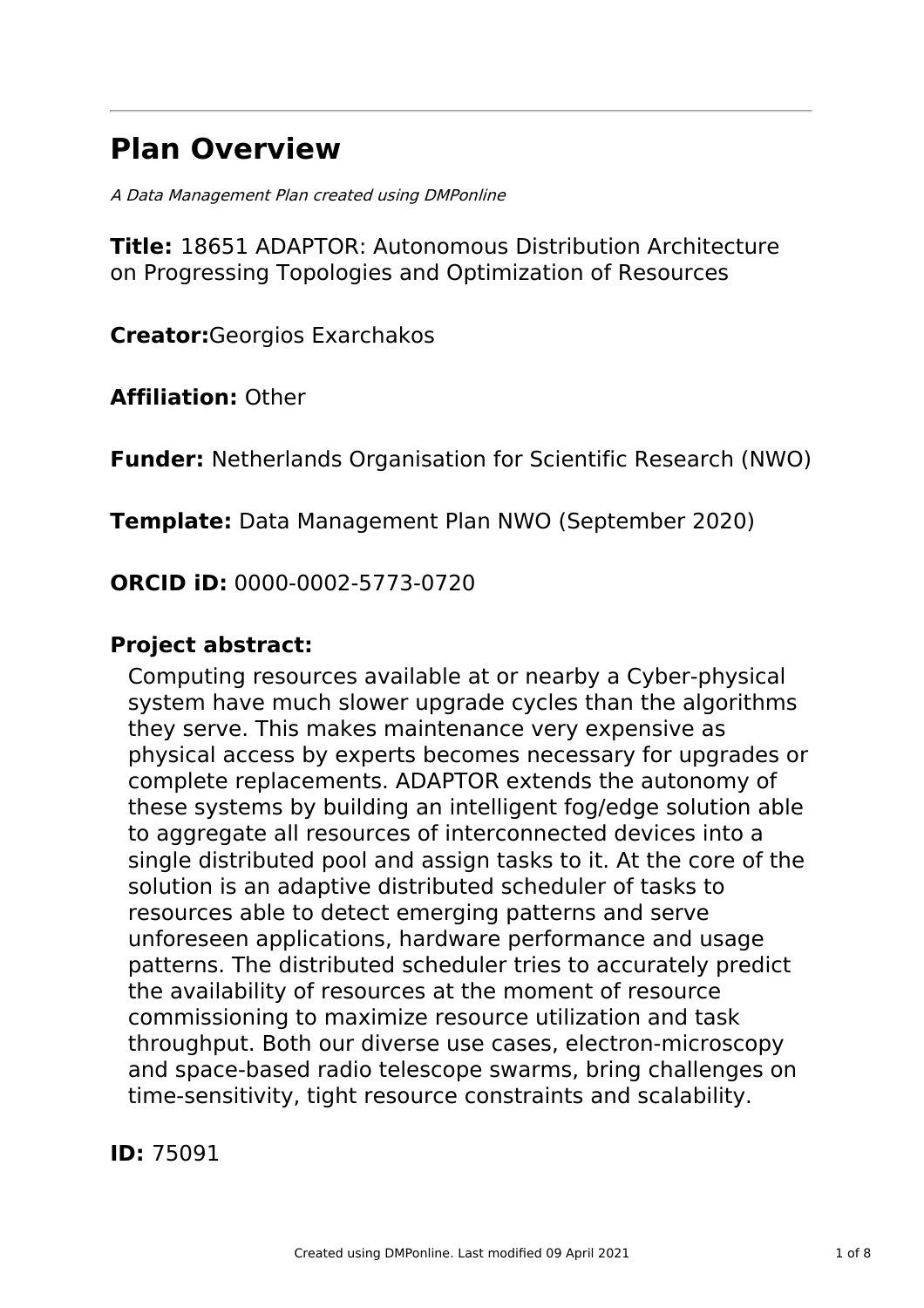**Start date:** 09-01-2021

**End date:** 08-03-2025

**Last modified:** 09-04-2021

# **Copyright information:**

The above plan creator(s) have agreed that others may use as much of the text of this plan as they would like in their own plans, and customise it as necessary. You do not need to credit the creator(s) as the source of the language used, but using any of the plan's text does not imply that the creator(s) endorse, or have any relationship to, your project or proposal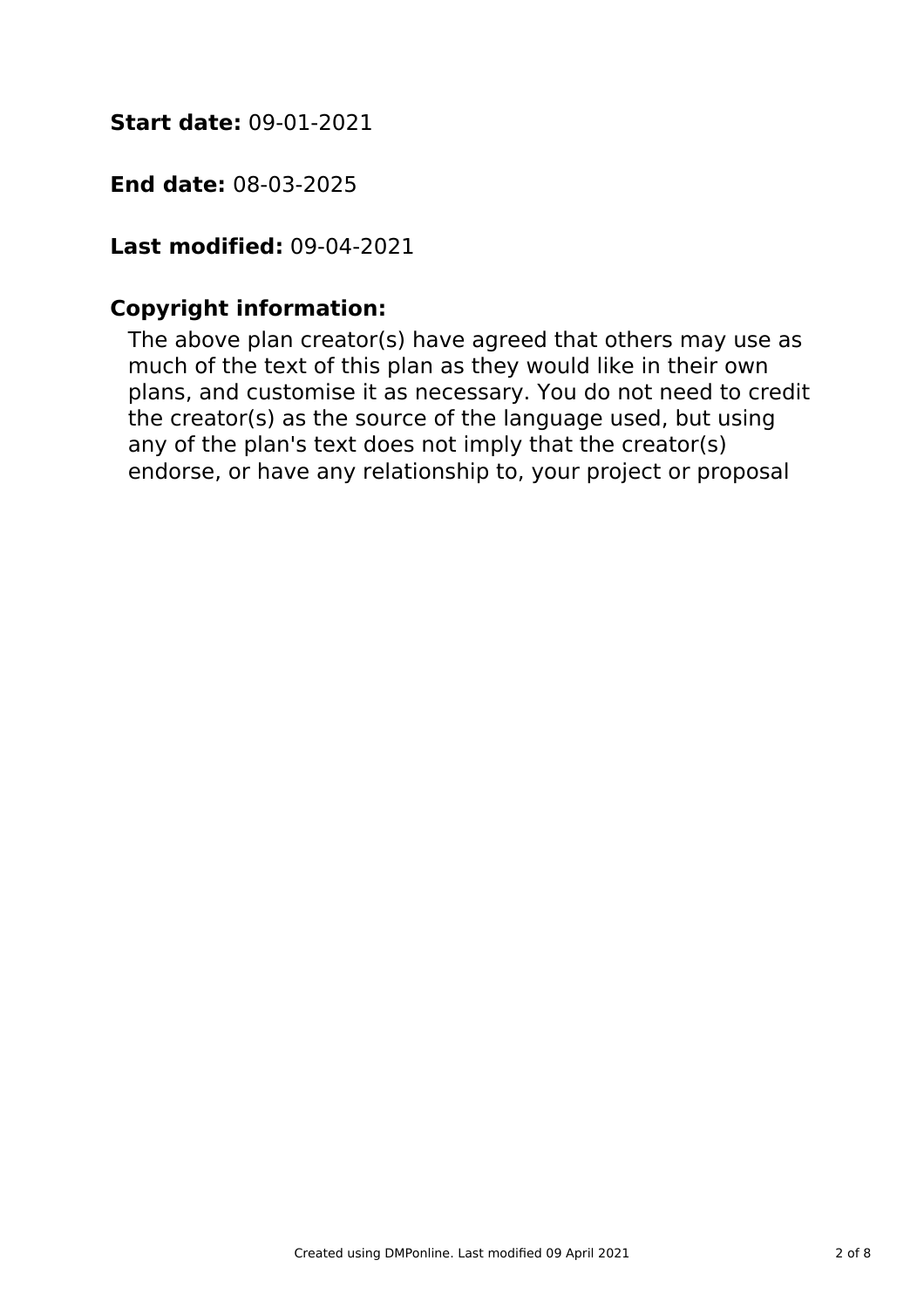# **18651 ADAPTOR: Autonomous Distribution Architecture on Progressing Topologies and Optimization of Resources**

# **General Information**

**Name applicant and project number**

Project Leader: Georgios Exarchakos Project Number: 18651

### **Name of data management support staff consulted during the preparation of this plan and date of consultation.**

Sil van Lieshout, Data Steward – Research Data Management, Data Management & Library, email: [h.j.v.lieshout@tue.nl](mailto:h.j.v.lieshout@tue.nl) Consultation date: **07**/**0**4/2021

# **1. What data will be collected or produced, and what existing data will be re-used?**

### **1.1 Will you re-use existing data for this research?**

### **If yes: explain which existing data you will re-use and under which terms of use.**

Yes

ASTRON will provide open access datasets from recorded cosmos signals from various orbiting satellites. This data are open already for use by any researcher around the world. It includes mostly experimental measurements and software for pre-processing.

TU/e has a verbal agreement with Thermo Fisher Scientific on necessary data from their systems. Thermo Fisher Scientific will provide performance data from their electron microscopes computing units and clouds. This data is currently held in house and can be available for this project. It includes mostly experimental measurements and software for pre-processing.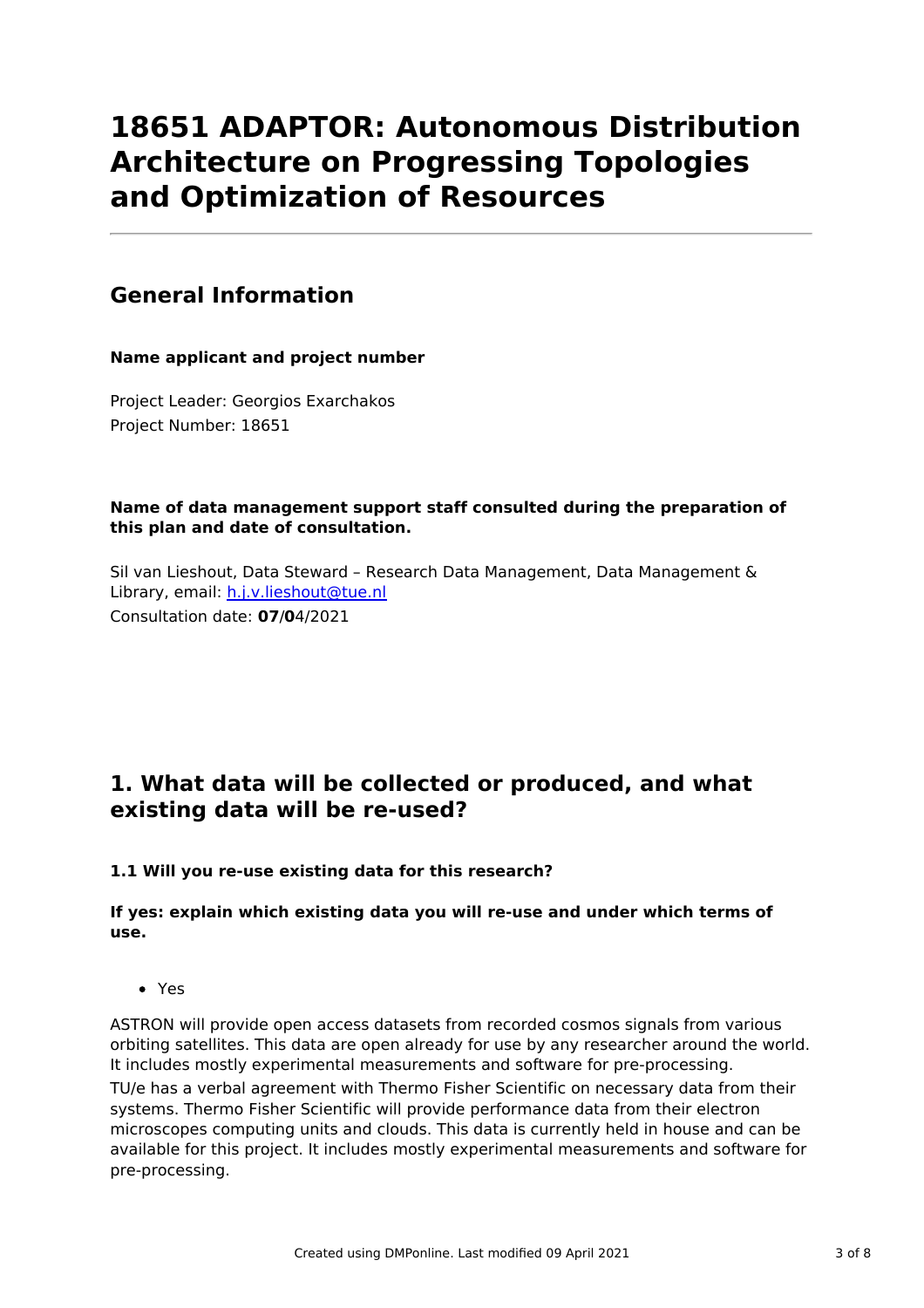### **1.2 If new data will be produced: describe the data you expect your research will generate and the format and volumes to be collected or produced.**

The project is not targeting data collection or generation. Yet, any experimentation data and software used to assess the performance of the developed systems will be made openly accessible together with the publications associated with them. The data will be mostly numeric data and software. The format of the numeric data will be tabular in CSV structure. The software will be made available via open access repositories like github/gitlab.

### **1.3. How much data storage will your project require in total?**

 $0 - 10$  GB

Any data produced in this project will eventually accompany scientific publications. The data and software will therefore become openly available online. They will stay available in the 4TU.ResearchData repositories and cited in relevant publications.

# **2. What metadata and documentation will accompany the data?**

#### **2.1 Indicate what documentation will accompany the data.**

The actual publications associated to the data as well as README files explaining the structure and interpretation of the data will be inseparable information bundled with the actual data. Procedures implemented by certain software to use that data will accompany the software published in open software repositories. Necessary linking between that software repositories and data bundles will be present in INSTALL files included in those repositories. Each software repository will also include a wiki documentation with more detailed explanation of the code designed and used as well as the exact procedure of regenerating the results in publications.

#### **2.2 Indicate which metadata will be provided to help others identify and discover the data.**

During the research, data and software will be stored on git facility provided by the Information Management and Services department of the TU/e. They will remain available to the research group by using a clear folder structure and file names.

This project will use ISA-TAB metadata standard to describe the data before deposited. The exact ISA-TAB template we will use, will be decided later in due course.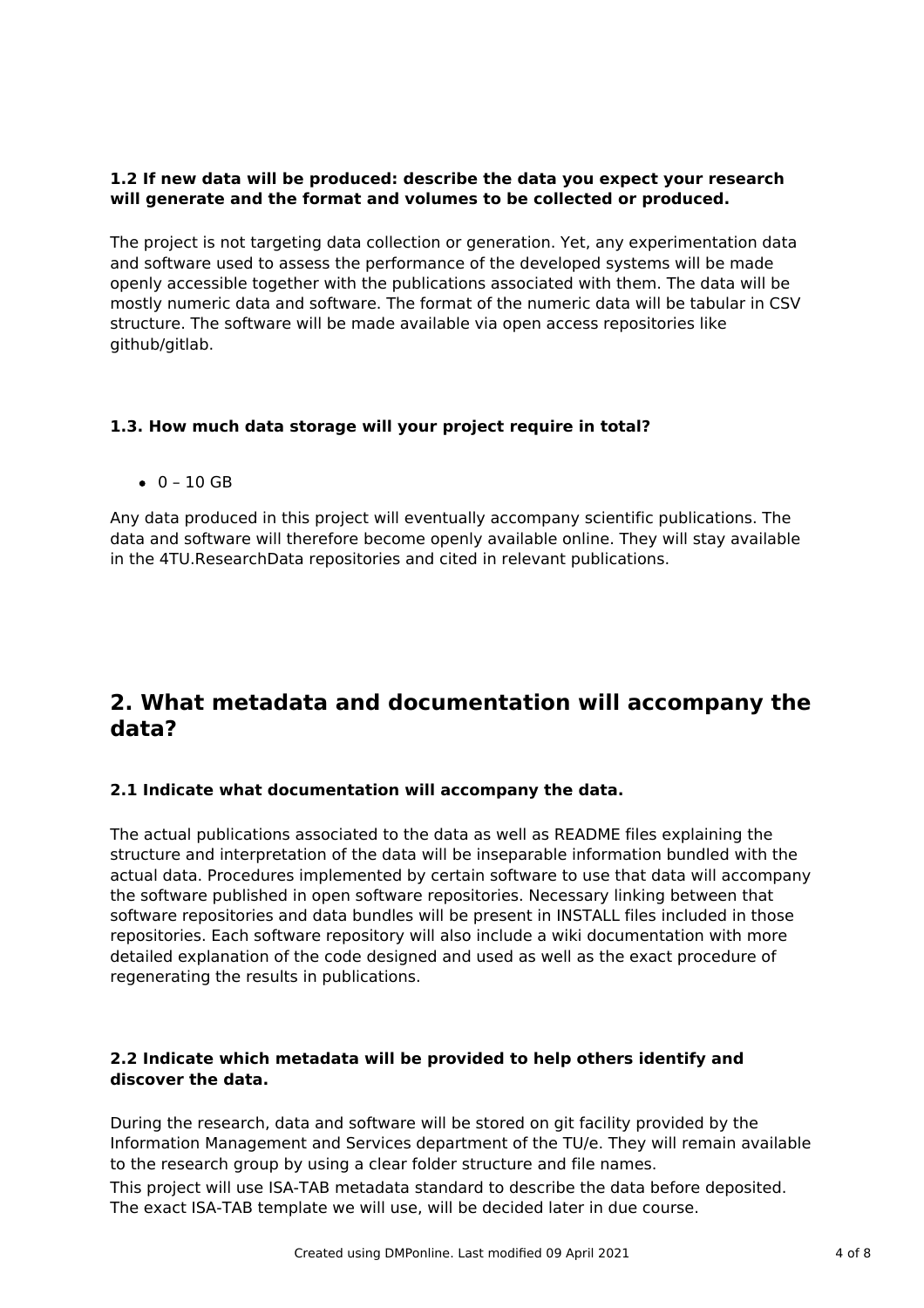Following the completion of the project, relevant data/software (i.e. published and unpublished work) are stored for the long term (10 years) with controlled access on secure network drives available at the departments. Daily back-ups are made on this storage facility. Relevant data that are not subject to access restrictions (e.g., confidentiality, competitive concerns and IP, personal data and otherwise sensitive data) will be disseminated via a data repository. In our case the data repository of choice will likely be 4TU.Research Data (https://data.4tu.nl). Data published in 4TU.Research Data are available open access and data availability is guided by the FAIR principles with sufficient metadata. DOIs in the publications will be linked to the datasets to make them easily findable

# **3. How will data and metadata be stored and backed up during the research?**

#### **3.1 Describe where the data and metadata will be stored and backed up during the project.**

• Institution networked research storage

Given that the project data will be pulled from collaborators i.e. ASTRON and Thermo Fisher Scientific, the project will use Research Drive (RDRIVE) of Surfnet to manage the data sources.

TU/e, via SURF, has made available a data and metadata storage service per project: the Research Drive - https://wiki.surfnet.nl/display/RDRIVE/

This is the location the project will use to organize and share all data used and produced. This data storage and sharing environment allows for use of multiple external linked storage spaces. The project will not rely on external storage spaces though. All data generated and used in publications will be maintained exclusively on SURF Research Drive.

RDRIVE will link data from ASTRON, Thermo Fisher Scientific and TU/e git repos used by the project.

#### **3.2 How will data security and protection of sensitive data be taken care of during the research?**

• Not applicable (no sensitive data)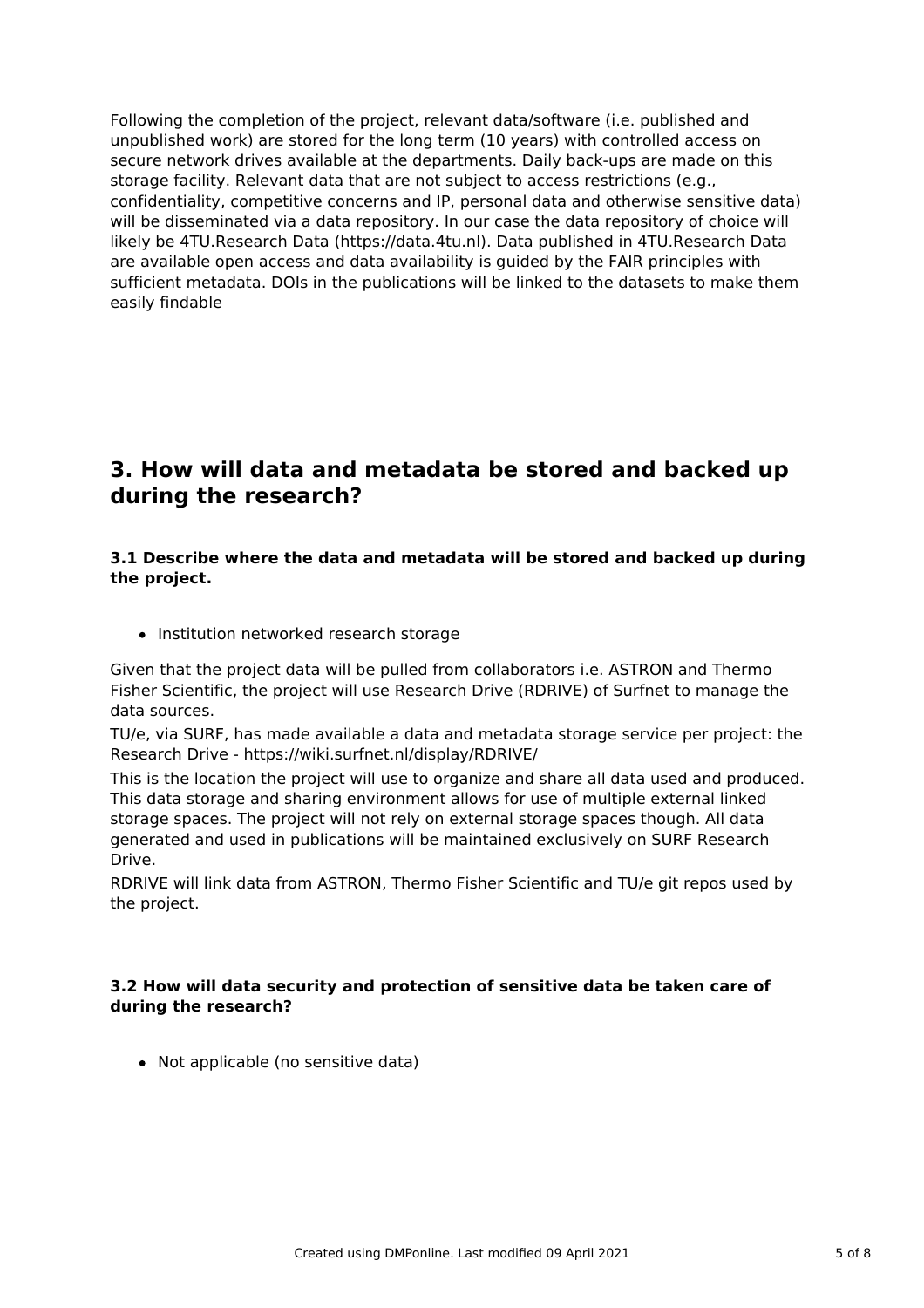# **4. How will you handle issues regarding the processing of personal information and intellectual property rights and ownership?**

#### **4.1 Will you process and/or store personal data during your project?**

### **If yes, how will compliance with legislation and (institutional) regulation on personal data be ensured?**

 $\bullet$  No

#### **4.2 How will ownership of the data and intellectual property rights to the data be managed?**

The principal investigator is the sole owner and responsible of the data. The data will be opened to anyone, for read access only, once the related publications are accepted by the publisher of the work. Before that point, the internal and external researchers directly involved in the project (TU/e, ASTRON and Thermo Fisher Scientific) will be given access to read and write. Once the articles are published the related data and software will be made publicly available with read access only so that any reader can download and reuse it.

This covers protection of intellectual property rights as the data will be only openly available to anyone at the same time the relevant publications are also open.

### **5. How and when will data be shared and preserved for the long term?**

#### **5.1 How will data be selected for long-term preservation?**

All data resulting from the project will be preserved for at least 10 years

No data will be needed to be destroyed. Any data stored in the SURF Research Drive will stay open for at least 10 years after the project end.

**5.2 Are there any (legal, IP, privacy related, security related) reasons to restrict access to the data once made publicly available, to limit which data will be made publicly available, or to not make part of the data publicly available?**

#### **If yes, please explain.**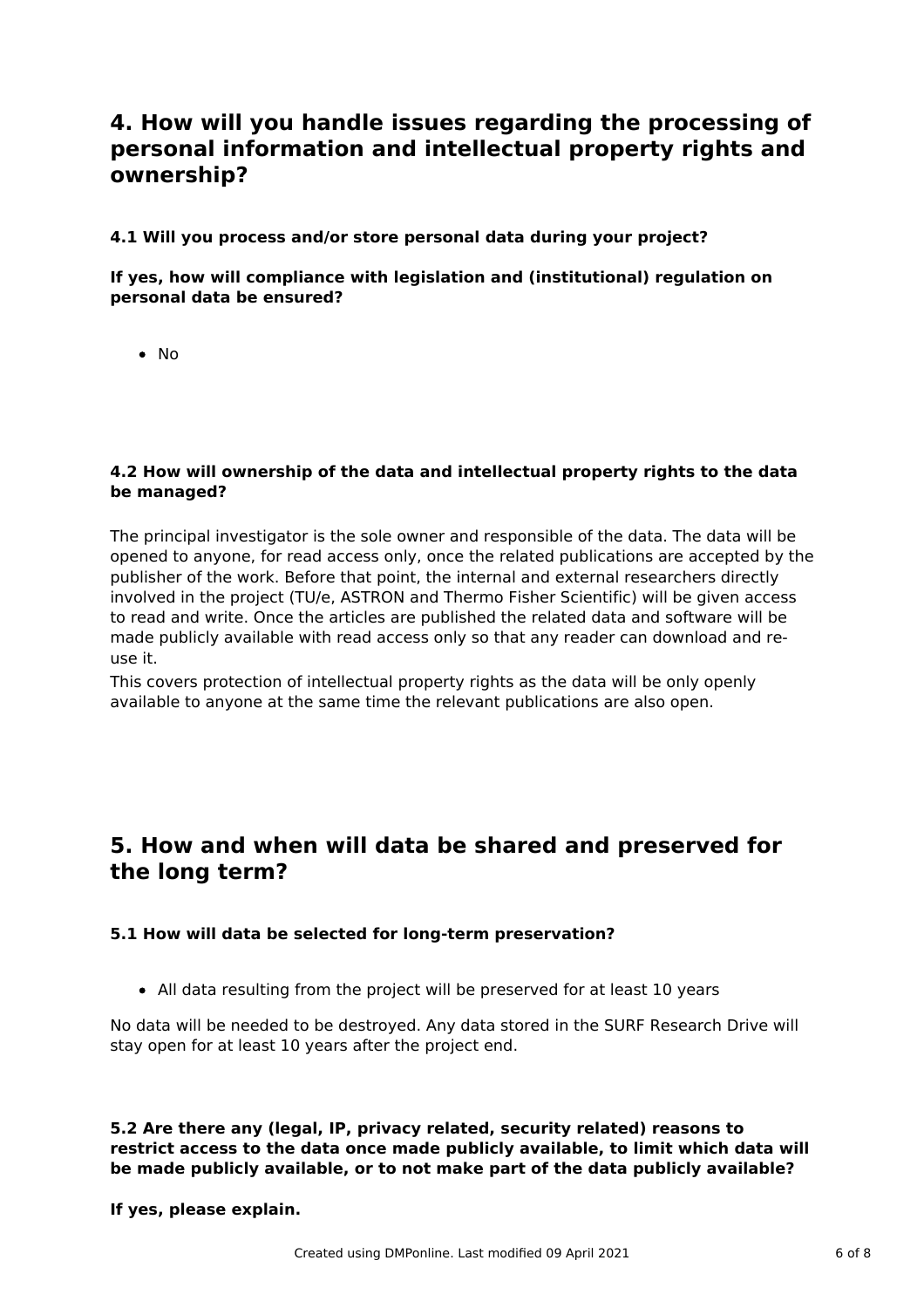• No

### **5.3 What data will be made available for re-use?**

All data resulting from the project will be made available

Any data stored in the 4TU.ResearchData repositories will stay open and available to all for re-use for at least 10 years after the project end.

Surf ResearchDrive will be used for data source management and backup during the execution of the project.

TU/e IMS Git repositories will be used for the day-to-day development process of software.

### **5.4 When will the data be available for re-use, and for how long will the data be available?**

Data available as soon as article is published

#### **5.5 In which repository will the data be archived and made available for re-use, and under which license?**

4TU.ResearchData drive will be the repository for archive, too. The data will be released with the CC-BY creative commons license giving the maximum freedom to anyone who is interested to use the published data. Similarly, the software will be released under MIT license to allow any use of the software.

### **5.6 Describe your strategy for publishing the analysis software that will be generated in this project.**

As mentioned above, the software will be released publicly under MIT license in git versioning repository e.g. github or gitlab.

The software in those repositories might get updated and expanded by several other researchers over the years. Yet, the software will be organized in releases. These releases will be registered to the 4TU software registry [\(data.4tu.nl](https://data.4tu.nl/)).

The FigShare functionality of the 4TU registry will generate a globally unique identifier (DOI) per release archived in the registry. This DOI will make each release citable.